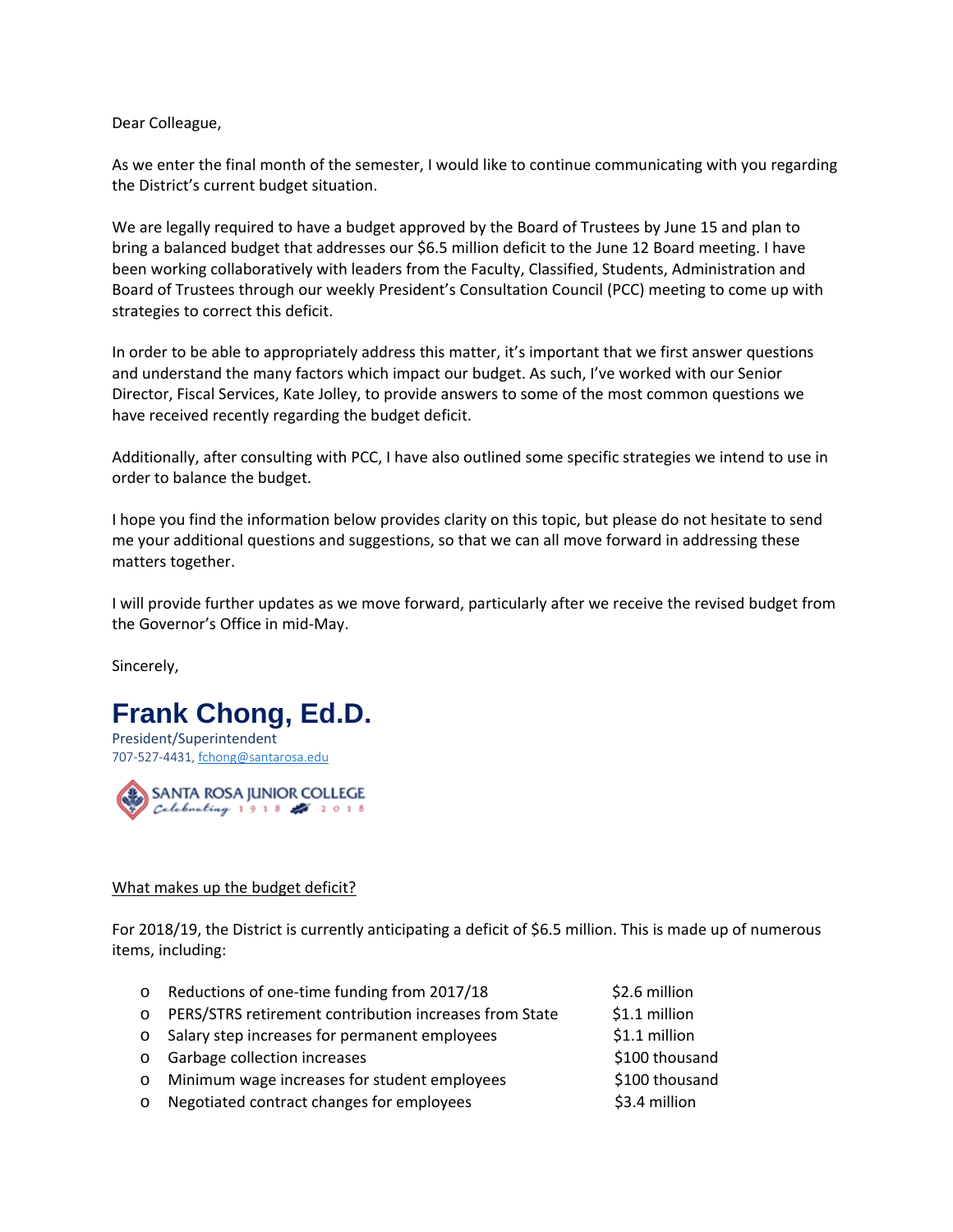| $\circ$                                                                                                 | Other salary/benefit changes               |                                     | \$200 thousand   |
|---------------------------------------------------------------------------------------------------------|--------------------------------------------|-------------------------------------|------------------|
| $\circ$                                                                                                 | District election costs                    |                                     | \$100 thousand   |
| O                                                                                                       | Reduction of hiring slowdowns from 2017/18 |                                     | \$1 million      |
| O                                                                                                       | Savings from solar                         |                                     | (\$500 thousand) |
| $\circ$                                                                                                 | Other miscellaneous savings                |                                     | (\$100 thousand) |
|                                                                                                         | $\circ$                                    | Anticipated Change before COLA      | \$9.1 million    |
|                                                                                                         | $\circ$                                    | Offset by 2.51% COLA from the State | $(52.6$ million) |
|                                                                                                         | $\circ$                                    | <b>Total Anticipated Deficit</b>    | \$6.5 million    |
| More information will be available when the Governor's Office releases its revised, updated budget on** |                                            |                                     |                  |

## What is the Fire Waiver?

Friday, May 11.

The devastation from the October wildfires and its impact on housing and other traumatic lasting effects has also impacted the number of students attending SRJC, which is now seeing even greater decreases in enrollment as a result.

Many SRJC supporters, including Trustees, Faculty, Classified, Administrators and the community, urged the state to support the college in the aftermath of the fire, which was the most destructive in California's history.

The state chancellor has informed us that the state will indeed provide a fire waiver, which will hold SRJC harmless for its lower enrollment numbers for a total of three fiscal years. This means that SRJC's enrollment, which has historically dictated the majority of its annual funding, will be reported at 19,445 FTES, regardless of the actual enrollment numbers from 2017/18, 2018/19 and 2019/20. The state has also committed to providing COLA during that time period.

Following this initial three-year period, the state will reexamine the state of SRJC's enrollment in 2020/21 and 2021/22 to see if this waiver should be extended.

The intent of the waiver is to give the SRJC community time to recover and rebuild and to give the District time to assess the anticipated size of its student population, reducing expenses to align with the probable reduction in revenue over three years. We are committed in taking the time to do this methodically and to remain an excellent college while becoming fiscally viable.

## What are the District's guiding principles in addressing the deficit?

- Focus on remaining an excellent college while becoming fiscally viable
- Provide ongoing and consistent communication prior to implementing budget reductions
- Consider the impact of any budget reductions on students, first and foremost
- Prioritize maintaining existing permanent, full-time employees
- Receive input on budget reduction plan from PCC and the college community
- Distribute the budget reductions across all component areas
- Streamline service offerings and increase efficiencies